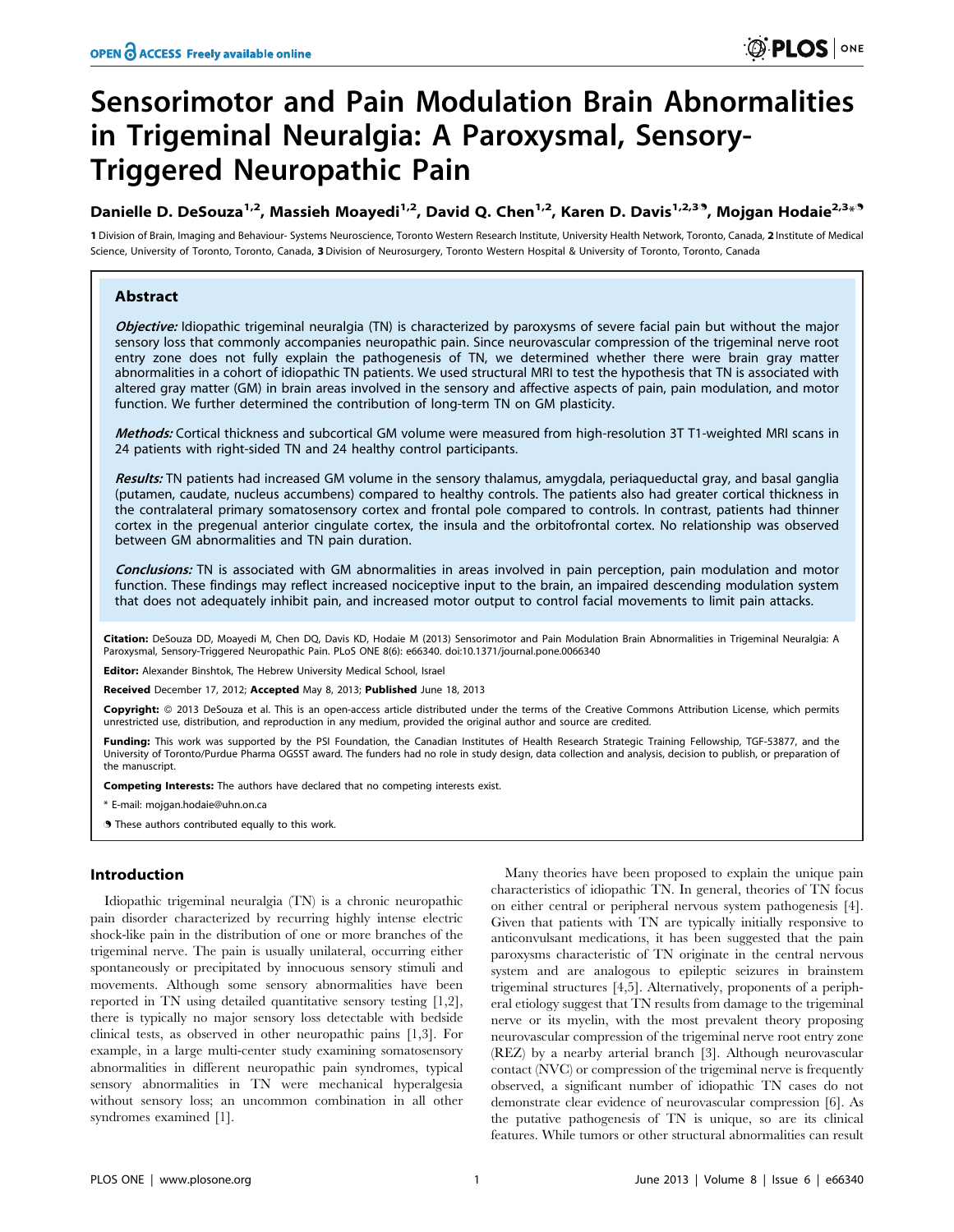in the perception of a trigeminal neuropathic pain, characterized by persistent pain and sensory changes, idiopathic TN patients are mostly pain-free between attacks and without major sensory abnormalities [7]. Since NVC or compression alone does not fully explain this unique syndrome, central abnormalities may significantly contribute to TN pain [8,9].

Patients with chronic pains other than TN can show abnormal gray matter (GM) in brain regions associated with pain and its modulation, sensory-discriminative and cognitive-affective dimensions of pain, emotion, and motor function [10,11,12,13], the latter of which may be related to alterations in muscular activity aimed at limiting movements to protect the system from further injury and support healing [14,15]. Therefore, GM abnormalities may reflect maladaptive plasticity arising from long-term pain and/or nociceptive input to the brain [16], impaired pain modulation [17], and/or compensatory/nocifensive motor behaviors to avoid triggering pain [15]. Importantly, while most chronic pain syndromes are also accompanied by prominent sensory deficits, TN is predominantly characterized by pain, but not major sensory loss [1]. This provides a unique window to our understanding of how pain impacts central GM. GM abnormalities may be dynamic, progressive, and pain-driven over time [10,12,18]. Based on the described studies and in consideration of the unique features of neuropathic pain in TN, we hypothesized that compared to healthy controls TN patients would have GM (i) increases in areas associated with pain perception and emotion (e.g., thalamus, primary and secondary somatosensory cortex (S1, S2), amygdala, anterior and mid-cingulate cortex (ACC; MCC), insula and prefrontal cortex (PFC), (ii) decreases in areas associated with pain modulation (e.g., periaqueductal gray (PAG)), (iii) increases in motor regions (e.g., primary motor cortex (M1), basal ganglia), and (iv) abnormalities that progress due to pain chronicity.

#### Methods

#### Ethics Statement

The University Health Network Research Ethics Board approved this retrospective study of idiopathic TN patients. There was no active participation in this study by patients, as patient data were analyzed retrospectively. Additionally our Research Ethics Board provides study approval, but does not require individual patient consent for retrospective studies. All scans were anonymized prior to analysis and stored in secure databases. Recruitment of healthy control subjects and the procedure whereby their consent was obtained was also approved by the University Health Network Research Ethics Board. Each healthy control participant provided written informed consent.

## **Participants**

Twenty-four right-handed idiopathic TN patients from the Toronto Western Hospital seen between May 2008 and February 2011 were included in the study. Inclusion criteria were: (1) unilateral (right-sided) pain involving at least the maxillary or mandibular (V2 or V3) branches of the trigeminal nerve, (2) intense, sharp, superficial or stabbing paroxysmal facial pain precipitated from trigger areas or by trigger factors; stereotyped attacks for each patient; no clinically evident neurological or sensory deficit or not attributed to another disorder [19], and (3) no previous surgical procedures for TN. Demographic and clinical details for patients were obtained via retrospective chart reviews. Patients were sex-matched to a cohort of 24 healthy pain-free control participants and the mean ages between the groups were not statistically different  $(p = 0.81)$ , see results). At the individual



Figure 1. Analyses were restricted to gray matter masks. CTA and VBM gray matter analyses were restricted to masks. (A–D) Cortical thickness masks for the left (A & B) and right (C & D) hemispheres, including lateral (A & C) and medial (B & D) views. (E–G) VBM masks of subcortical structures in coronal (E), sagittal (F) and axial (G) views. doi:10.1371/journal.pone.0066340.g001

level, all but 2 control participants were within 3 years of the patients.

#### Imaging Protocol

Brain imaging data were acquired using a 3T GE Signa HDx MRI system fitted with an eight-channel phased array head coil. T1-weighted 3D FSPGR axial images were obtained from the top of the head to the upper cervical levels of C1–C2  $(0.9\times0.9\times1.0$  mm<sup>3</sup> voxels derived from a 256×256 matrix and field of view of 24 cm (controls) or 22 cm (patients), echo time  $= 5$  ms, repetition time  $= 12$  ms, inversion time  $= 300$  ms).

#### Cortical Thickness Analysis

To examine cortical GM, cortical thickness analysis (CTA) was performed using FreeSurfer software v. 4.5.0 (http://surfer.nmr. mgh.harvard.edu/); methods have been described in detail elsewhere [20]. Briefly, T1-weighted scans were registered to the Talairach atlas [21]. Images underwent intensity normalization to identify tissue types, and the skulls were removed. White matter (WM) voxels were used to estimate the GM/WM boundary, which was deformed outward to the GM/cerebrospinal fluid (CSF) boundary. Thickness was computed as the distance measured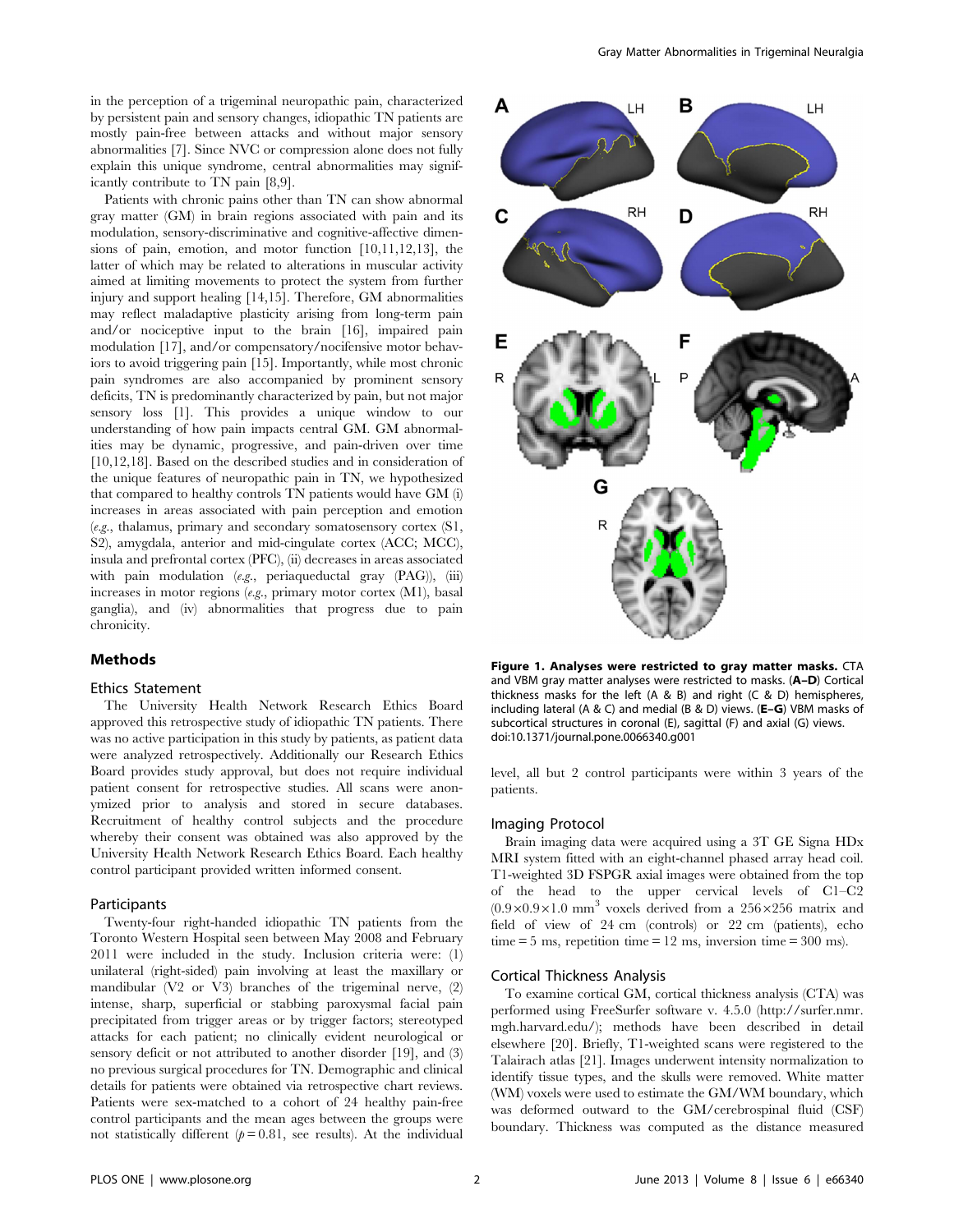| <b>Patient</b>  | Sex       | Age | <b>Pain Dist</b> | <b>Pain Duration (years)</b> | <b>Age at Pain Onset</b> | <b>Medication</b>        |
|-----------------|-----------|-----|------------------|------------------------------|--------------------------|--------------------------|
| R <sub>1</sub>  | F         | 45  | V <sub>2</sub>   | 10                           | 35                       | CBZ                      |
| R <sub>2</sub>  | M         | 67  | V2, V3           | 8                            | 59                       | CBZ                      |
| R <sub>3</sub>  | F         | 62  | V <sub>3</sub>   | 11                           | 51                       | CBZ, PGB                 |
| R4              | F         | 68  | V2, V3           | 3                            | 65                       | CBZ, GBP                 |
| R <sub>5</sub>  | ${\sf M}$ | 52  | V1, V2           | 5                            | 47                       | CBZ                      |
| R <sub>6</sub>  | F         | 44  | V2, V3           | $\overline{2}$               | 42                       | None                     |
| R7              | F         | 55  | V <sub>2</sub>   | 6                            | 49                       | None                     |
| R8              | F         | 40  | V <sub>2</sub>   | 10                           | 30                       | CBZ                      |
| R <sub>9</sub>  | M         | 50  | V1, V2, V3       | 6.5                          | 44                       | $\overline{\phantom{0}}$ |
| R <sub>10</sub> | F         | 63  | V <sub>2</sub>   | 8                            | 55                       | CBZ                      |
| R <sub>11</sub> | M         | 47  | V <sub>3</sub>   | 5                            | 42                       | CBZ, PGB                 |
| R <sub>12</sub> | F         | 52  | V <sub>3</sub>   | 5                            | 47                       | CBZ, VPA, TCA            |
| R <sub>13</sub> | F         | 55  | V2, V3           | $\overline{2}$               | 53                       | CBZ, GBP                 |
| R <sub>14</sub> | F         | 41  | V1, V2, V3       | $\overline{7}$               | 34                       | CBZ                      |
| R <sub>15</sub> | M         | 24  | V <sub>2</sub>   | 4                            | 20                       | CBZ                      |
| R <sub>16</sub> | M         | 37  | V <sub>3</sub>   | $\mathbf{1}$                 | 36                       | CBZ, PGB                 |
| R <sub>17</sub> | M         | 24  | V <sub>3</sub>   | $\overline{2}$               | 22                       | CBZ, TCA-N               |
| R <sub>18</sub> | M         | 38  | V <sub>2</sub>   | $\overline{2}$               | 36                       | CBZ                      |
| R <sub>19</sub> | F         | 42  | V2, V3           | $\overline{2}$               | 40                       | CBZ, GBP                 |
| R20             | F         | 52  | V1, V2           | 3                            | 49                       | CBZ                      |
| R21             | F         | 27  | V2, V3           | 13                           | 14                       | CBZ, GBP                 |
| R22             | F         | 56  | V <sub>3</sub>   | 6                            | 50                       | CBZ                      |
| R23             | M         | 62  | V1, V2, V3       | 3                            | 59                       | PGB                      |
| R24             | F         | 60  | V <sub>2</sub>   | 6                            | 54                       | CBZ                      |

Table 1. TN Patient Demographic Information.

Note: – indicates information not available.

Abbreviations: Pain Dist: pain distribution, referring to the peripheral branches of the trigeminal nerve (V1: ophthalmic branch; V2: maxillary branch; V3: mandibular branch); CBZ: carbamazepine; PGB: pregabalin; GBP: gabapentin; TCA: tricyclic antidepressant; VPA: valproic acid; TCA-N: nortriptyline;

doi:10.1371/journal.pone.0066340.t001

between these boundaries at every point in each hemisphere. A general linear model (GLM) was used to evaluate group differences, with age included as a variable of no interest. We restricted analyses to a mask including our hypothesized regions of interest (ROI) (Fig. 1A–D) created with a predefined cortical parcellation scheme (aparc2005) implemented in FreeSurfer [22]. Data were smoothed with a 6 mm full-width half-maximum (FWHM) spatial smoothing kernel, and thresholded at a corrected  $p<0.05$  (from a combination of an uncorrected image-wide p-value of 0.01, and a cluster threshold of 183 and 188 contiguous vertices for left and right hemispheres, respectively, based on Monte Carlo simulations with 5000 iterations (AlphaSim, implemented in Analysis of Functional NeuroImages (AFNI) (http://afni.nimh. nih.gov/afni), as done previously [10,12,23].

## Voxel-Based Morphometry

To examine subcortical GM group differences, we used voxelbased morphometry (VBM) [24] in FMRIB's Software Library v. 4.1.8 (http://www.fmrib.ox.ac.uk/fsl/). Non-brain tissues were removed from structural images using the Brain Extraction Tool (BET) [25]. Tissue-type segmentation classified tissue using FMRIB's Automated Segmentation Tool (FAST4) [26]. The GM-classified tissue was aligned to the Montreal Neurologic Institute (MNI) 152 standard 2 mm template (voxel si $ze = 2 \times 2 \times 2$  mm) using a linear registration tool [27]. Images were averaged creating a study-specific template, to which GM images were non-linearly re-registered. Jacobian modulation allowed group differences in GM to be reported as normalized volumes. The modulated images were then smoothed with an isotropic Gaussian kernel with a sigma of 2 mm (FWHM = 4.6 mm). Using the Harvard-Oxford subcortical structural atlas, a mask was constructed to restrict analyses to the thalamus, amygdala, hippocampus, basal ganglia, and brainstem (Fig. 1E–G). A voxelwise GLM was applied with age as a variable of no interest. Statistical significance was determined using permutation-based non-parametric testing and thresholded at  $p<0.05$  using Randomise, implemented in FSL, corrected for multiple comparisons with threshold-free cluster enhancement [28]. For consistency with the CTA, VBM results were converted from MNI to Talairach coordinates using the Yale Nonlinear MNI to Talairach Conversion Algorithm [29] implemented on the BioImage Suite 2.0 website (http://www.bioimagesuite.org/ Mni2Tal/).

We performed a secondary analysis to determine if prolonged nociceptive activity (i.e., pain duration) was related to GM changes. In this analysis, TN duration was treated as a regressor of interest. Analyses were restricted to the CTA and VBM masks described above. The same statistical correction methods were used to determine significant correlations between GM and pain duration.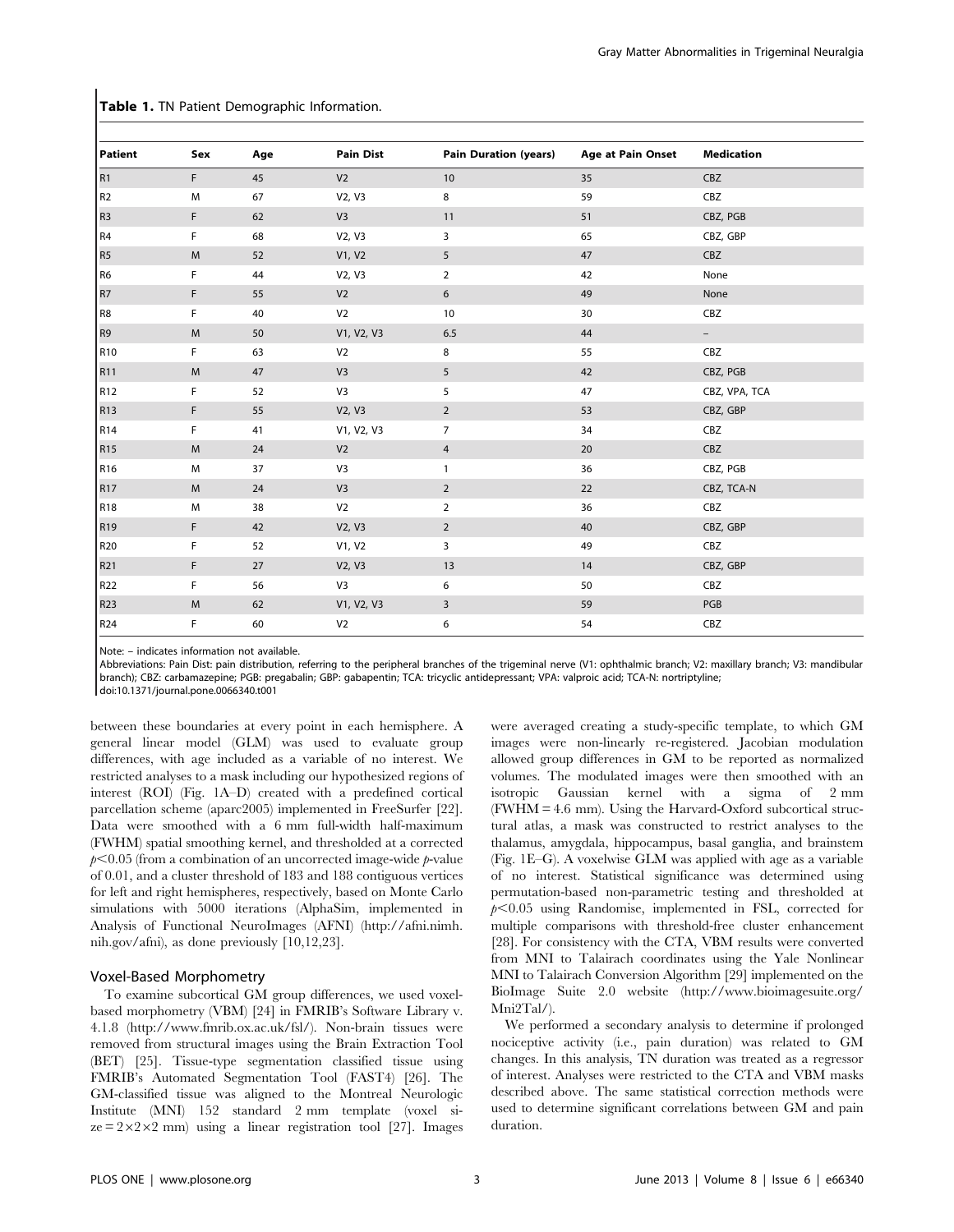

Figure 2. Cortical thickness abnormalities in trigeminal neuralgia patients. CTA revealed significant group differences in several cortical brain regions. Red clusters indicate thinner cortex in patients compared to controls ( $p$ <0.05, corrected). Prominent findings of cortical thinning in TN are shown in panels A–C, including graphs of mean cortical thickness values  $\pm$  SEM (in mm): controls (black bars),

patients (red bars). Areas of cortical thickening in TN are highlighted in panel D. Thinner cortex in TN was observed in: (A) the bilateral pgACC; graph illustrates thickness for left cluster; (B) the right insular cortex including the dpINS and the ventral aINS, and (C) the bilateral ventral OFC; graph illustrates thickness for right OFC cluster. TN patients had thicker cortex in (D) the bilateral FP and M1, and contralateral (left) S1; graphs illustrate thickness for right FP cluster and the inferior S1 cluster (putative face area). Abbreviations:  $LH =$  left hemisphere:  $RH =$  right hemisphere;  $R =$  right;  $L =$  left; pgACC = pregenual anterior cingulate cortex; PCC = posterior cinqulate cortex;  $a$ INS = anterior insula;  $d$ pINS = dorsal posterior insula;  $OFC =$  orbitofrontal cortex;  $FP =$  frontal pole;  $M1 =$  primary motor cortex;  $S1 =$  primary somatosensory cortex. doi:10.1371/journal.pone.0066340.g002

## Results

## Patient Demographics

Patient demographic information is shown in Table 1. The TN group  $(n = 24)$  was comprised of 15 women and 9 men (mean age  $\pm$  SD: 48.5 $\pm$ 12.7 years) who had right-sided TN pain for 6.3 $\pm$ 3.0 years with a mean age at pain onset of  $43.0 \pm 12.9$  years. The majority of patients were on medications for TN at the time of scan acquisition, with the most common being carbamazepine (Table 1). The healthy control group consisted of 15 women and 9 men with a mean age  $\pm$  SD of 47.6 $\pm$ 12.3 years, which was not significantly different  $(p= 0.81)$  from the patient group.

## Regions of Abnormal Cortical Thickness in TN Patients

All CTA results are provided in Table 2 and prominent findings are illustrated in Figure 2. Compared to controls, TN patients had 14–16% greater cortical thickness within three regions: the left (contralateral to side of pain) S1 including the putative face area (Fig. 2D, inferior S1 cluster), frontal pole (FP) (BA 10) bilaterally, and M1 bilaterally. CTA also revealed several cortical regions that were 10–19% thinner compared to controls. The most prominent areas of thinning were located bilaterally in the pregenual ACC (pgACC) (BA 24) and the ventral orbitofrontal cortex (OFC) (BA 11) (Fig. 2A & C). Cortical thinning was also observed in the right dorsal posterior insula (dpINS), ventral anterior insula (aINS) (Fig. 2B), and posterior cingulate cortex (PCC).

#### Larger Subcortical Volumes in TN Patients

Subcortical regions that had significantly different GM volumes in the TN patients compared to controls are listed in Table 3. Although the ventral pons had significantly less GM volume in the TN group compared to controls, for all other subcortical regions that were significantly different between groups, patients had larger volumes. The TN group had greater GM volumes than controls bilaterally in the several thalamic regions that spanned the medial dorsal (MD) nucleus, the ventral posteromedial (VPM) nucleus (Fig. 3A), the pulvinar, and the ventral lateral (VL) nucleus. The TN group also had greater GM than controls in the right amygdala (Fig. 3B), an increase of 13%, and in a cluster spanning the nucleus accumbens (NAc), caudate, and anterior putamen (19% increase) (Fig. 3C). Bilaterally, a substantially greater volume of the posterior putamen (average increase of 38%) and in the PAG (increase of 27%) (Fig. 3D & E) was observed in the TN group compared to the control group.

## No Correlation between Gray Matter Abnormalities and Pain Duration

TN pain duration was not significantly related to cortical thickness or subcortical volume for any region within the CTA and VBM masks, nor within areas of GM abnormality when specifically examined  $(p>0.05)$ .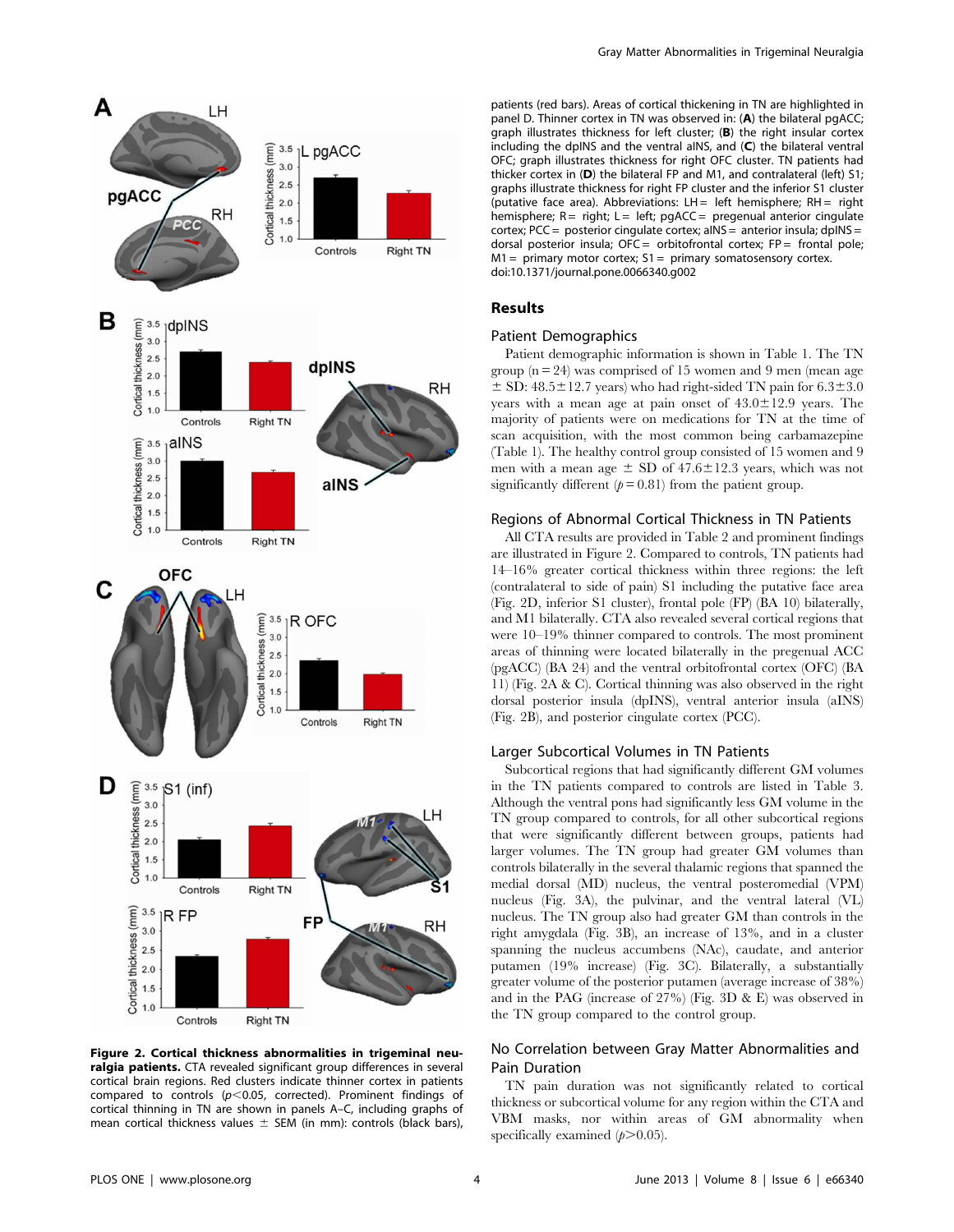| Hemis         | Region         | BA             | <b>Peak Coordinates (TAL)</b> |       |                | $#$ Vert | Peak T-Score % Change |         | Change (cf.<br>Controls) |
|---------------|----------------|----------------|-------------------------------|-------|----------------|----------|-----------------------|---------|--------------------------|
|               |                |                | X                             | Y     | z              |          |                       |         |                          |
| Right (ipsi)  | <b>FP</b>      | 10             | 29                            | 53    | $-11$          | 770      | 9.12                  | 16.0    | incr                     |
|               | <b>OFC</b>     | 11             | 14                            | 20    | $-13$          | 418      | 4.86                  | $-17.2$ | decr                     |
|               | pgACC          | 24             | 8                             | 29    | $-9$           | 203      | 2.57                  | $-13.2$ | decr                     |
|               | PCC            | 23             | $\overline{7}$                | $-39$ | 30             | 305      | 2.85                  | $-9.5$  | decr                     |
|               | S. temp        | 42             | 39                            | $-31$ | 12             | 295      | 3.55                  | $-12.3$ | decr                     |
|               | dpINS          |                | 32                            | $-20$ | 16             | 362      | 4.46                  | $-12.9$ | decr                     |
|               | aINS           |                | 41                            | $-10$ | $-12$          | 206      | 3.15                  | $-12.3$ | decr                     |
|               | M1             | $\overline{4}$ | 25                            | $-13$ | 64             | 205      | 3.32                  | 12.1    | incr                     |
| Left (contra) | <b>FP</b>      | 10             | $-32$                         | 52    | $-11$          | 680      | 6.59                  | 15.8    | incr                     |
|               | <b>OFC</b>     | 11             | $-14$                         | 20    | $-14$          | 490      | 6.38                  | $-19.3$ | decr                     |
|               | pgACC          | 24             | $-10$                         | 32    | $-10$          | 261      | 3.41                  | $-18.8$ | decr                     |
|               | S. temp        | 42             | $-40$                         | $-32$ | $\overline{7}$ | 232      | 5.50                  | $-12.6$ | decr                     |
|               | S <sub>1</sub> | $\overline{2}$ | $-54$                         | $-17$ | 34             | 232      | 3.68                  | 15.5    | incr                     |
|               | S <sub>1</sub> | $\mathbf{1}$   | $-47$                         | $-19$ | 55             | 400      | 4.06                  | 14.2    | incr                     |
|               | MI             | 4              | $-35$                         | $-11$ | 55             | 223      | 4.06                  | 13.7    | incr                     |

Table 2. Cortical Thickness Abnormalities in TN.

Abbreviations: TN: trigeminal neuralgia; Hemisp: hemisphere; BA: Brodmann Area; TAL: Talairach; # Vert: number of vertices; ipsi: ipsilateral to side of pain; contra: contralateral to side of pain; GM: gray matter; OFC: orbitofrontal cortex; PCC: posterior cingulate cortex; pgACC: pregenual anterior cingulate cortex; S. temp: superior temporal cortex; MI: primary motor cortex; S1: primary somatosensory cortex; FP: frontal pole; dpINS: dorsal posterior insula; aINS: anterior insula; % Change: percent thickness change; Change cf. Controls: direction of change compared to controls. doi:10.1371/journal.pone.0066340.t002

## **Discussion**

In this study, we provide novel evidence that TN, a neuropathic pain thought to arise from a peripheral event, characterized primarily by pain and the absence of major sensory loss is associated with pronounced alterations in brain GM. These abnormalities occur in neuroanatomical regions that contribute to sensory-discriminative and cognitive-affective dimensions of pain, pain modulation, and motor function. Specifically, we identified that compared to controls, TN patients have: (1) greater GM in the thalamus, contralateral S1 (putative face area), amygdala, FP, PAG, M1, and basal ganglia (including the putamen and NAc), and (2) cortical thinning in the OFC, pgACC, and insula. Abnormalities in these brain regions have been reported in other chronic pain disorders [13]. However, in previous studies, the contributions of sensory loss and pain are often intertwined. Our findings raise the possibility that the CNS contributes to the development and/or maintenance of TN pain and help advance our knowledge of how a peripheral event is associated with central gray changes.

Potential mechanisms underlying MR-detectable GM differences have been broadly divided into two categories: neuronal and non-neuronal mechanisms, including alterations in vasculature, the size or numbers of glia and/or dendritic spines/branches [30,31]. Evidence for the activity-dependent alteration of these structures has been demonstrated as a result of experience and learning, with the majority of studies reporting non-neuronal mechanisms as the primary contributor to GM differences in regions outside of the hippocampus [31]. GM abnormalities in TN patients may also occur via these mechanisms, elicited by experience-dependent factors such as changes in nociceptive input to the CNS, affect, and learned compensatory/nocifensive motor behaviors. Alternatively, it is possible that some individuals are more susceptible to developing chronic pain because of preexisting GM abnormalities [13]. This possibility cannot explicitly be tested in a cross-sectional study. In the current study, we did not find any evidence to support this possibility based on assessing disease duration-related GM abnormalities. However, we cannot totally rule out the contribution of some pre-existing functional or structural vulnerability as was found in other chronic pain studies [13,32].

Consistent with our a priori hypothesis, we found that TN patients had more GM in the thalamic nuclei compared to controls. Although we included patients with only right-sided pain, the greater thalamic volume was found bilaterally. This bilateral finding is in line with a previous functional MRI study on TN patients that showed bilateral thalamic activity when unilateral stimuli were used to evoke pain attacks [33]. Also, certain thalamic neurons, including MD neurons, have been shown to have large, bilateral receptive fields [34], which may in part account for this finding. Previous studies of chronic facial pain have reported mixed findings with regard to patient thalamic volume relative to controls [11,12,18]. This variability may be due to the heterogeneity of pain symptomology between chronic facial pains [35]. For example, patients with trigeminal neuropathic pain have constant pain accompanied by numbness [36]. Indeed, one study examining different chronic facial pains found that only trigeminal neuropathy patients had significantly smaller thalamic volume compared to controls [11]. It is possible that this difference reflects a system that is steadily receiving nociceptive, but not discriminative touch input, fitting with trigeminal neuropathy symptomology. However, a barrage of nociceptive input, in combination with mostly intact discriminative touch sensations (i.e., no numbness), may induce GM increases in the medial and lateral thalamic nuclei of TN patients. Similarly, this theory may account for our finding of a thicker putative face S1 in TN. The barrage of nociceptive input to the thalamus from the trigeminal nerve may in turn lead to activity-dependent plasticity in S1 [37] via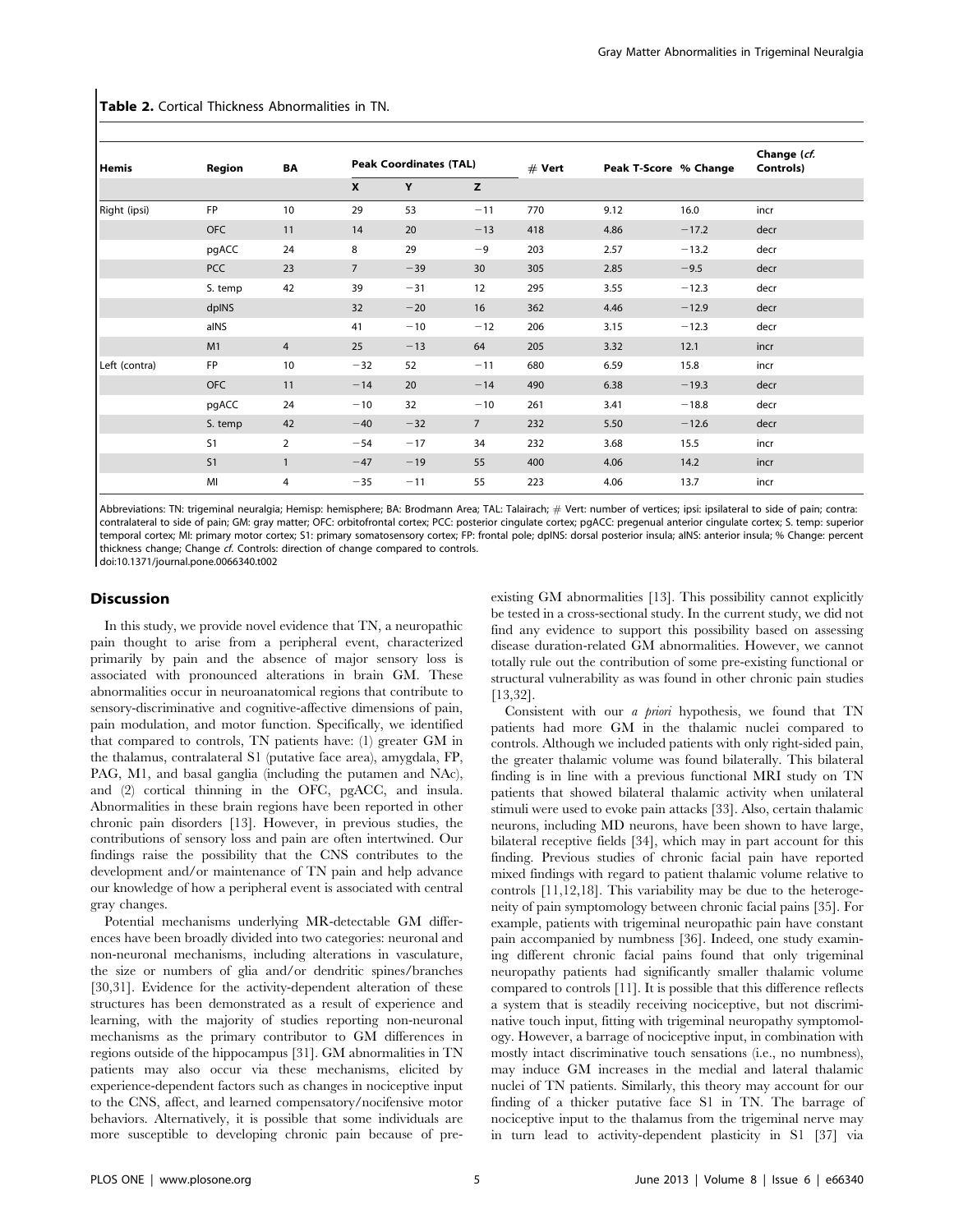

Figure 3. Regions of greater subcortical volume in patients with trigeminal neuralgia. VBM analysis revealed significant group differences in several subcortical brain regions. Significant results  $(p<0.05$ , corrected) are displayed on the MNI152 (2 mm) T1 brain template. Blue clusters indicate greater GM volume in patients compared to controls. Graphs of normalized GM volumes  $\pm$  SEM are shown to the right of brain images: controls (black bars), patients (red bars). Increased patient GM volume was observed in: (A) the sensory thalamus, including the MD and VPM thalamus bilaterally; (B) the right

amygdala; (C) a cluster spanning the right nucleus accumbens, anterior putamen and caudate; (D) the posterior putamen bilaterally; (E) the PAG (green box shows magnified region). Abbreviations:  $R =$  right;  $L =$ left; MD = medial dorsal nucleus (thalamus); VPM = ventral posterior medial nucleus (thalamus); NAc = nucleus accumbens; PAG = periaqueductal gray.

#### doi:10.1371/journal.pone.0066340.g003

thalamocortical projections. Indeed, repeated noxious stimulation in healthy individuals can increase S1 GM volume [38]. With pain chronicity, thicker S1 cortex, particularly of the contralateral putative face region, may reflect enhanced intensity and localization of nociceptive information from the face. Increased S1 GM has previously been reported in chronic pain disorders involving the trigeminal system including migraine, temporomandibular disorder (TMD), and trigeminal neuropathic pain [12,39,40].

We further observed that TN patients had thinner cortex in the pgACC, aINS, and OFC compared to controls, a finding that has been reported in numerous chronic pain conditions [13]. These regions have been implicated in aspects of the cognitive-affective dimension of pain as well as other functions including attention, salience, interoception, and top-down mechanisms such as placebo analgesia, and pain modulation [17]. The pgACC is thought to contribute to pain unpleasantness, salience, and the regulation of emotional information [13], while the aINS has been implicated in salience as well as pain intensity and anticipation, and negative emotions such as anxiety [41]. The role of the OFC includes sensory, pain, and emotion regulation [42]. Less GM in these regions may then reflect the high degree of pain unpleasantness and/or emotional responses to TN or chronic pain in general, as similar findings have been reported in several chronic pain populations [13].

The mechanism of pain-related cortical thinning is not yet established. One possibility, as described in other patient populations, is that there are focal losses of cortical inhibitory interneurons, making these regions hyperactive [43]. In the chronic pain literature, evidence to support alterations in cortical inhibition comes from studies using transcranial magnetic stimulation (TMS) on patients with chronic pain [44]. By applying magnetic pulses to the cortex of chronic pain patients and measuring peripheral muscle activity, TMS studies have demonstrated changes in cortical inhibition mediated by gamma aminobutyric acid (GABA) receptors [44]. Although these studies have focused on the motor cortex, it is possible that similar mechanisms are taking place in other cortical regions and will be an avenue of future research [44]. An alternate explanation is that thinner cortex reflects pruning due to use-dependent synapse elimination, as associated with the development of cognitive abilities and behavior [45]. Thus, thinner cortex in these regions could indicate an enhanced or more efficient system for processing the affective dimension of pain.

Interestingly, the FP was thicker in TN patients; a finding also reported in TMD [12]. The precise function of the FP is not well understood, but it has been implicated in a number of complex cognitive functions including multitasking, monitoring, and evaluating expected outcomes [46]. It is possible that the thicker cortex in the FP may occur because there is a greater cognitive load associated with having TN. Future behavioral studies are thus needed to determine the role of cognitive factors on the structural abnormalities reported in the current study.

Similar to findings in migraine [47], another paroxysmal pain disorder, we report greater PAG volume in TN patients. It has been proposed that the descending pain modulatory system is altered in chronic pain such that there is either dysfunction in nociceptive inhibition, or enhancement in nociceptive facilitation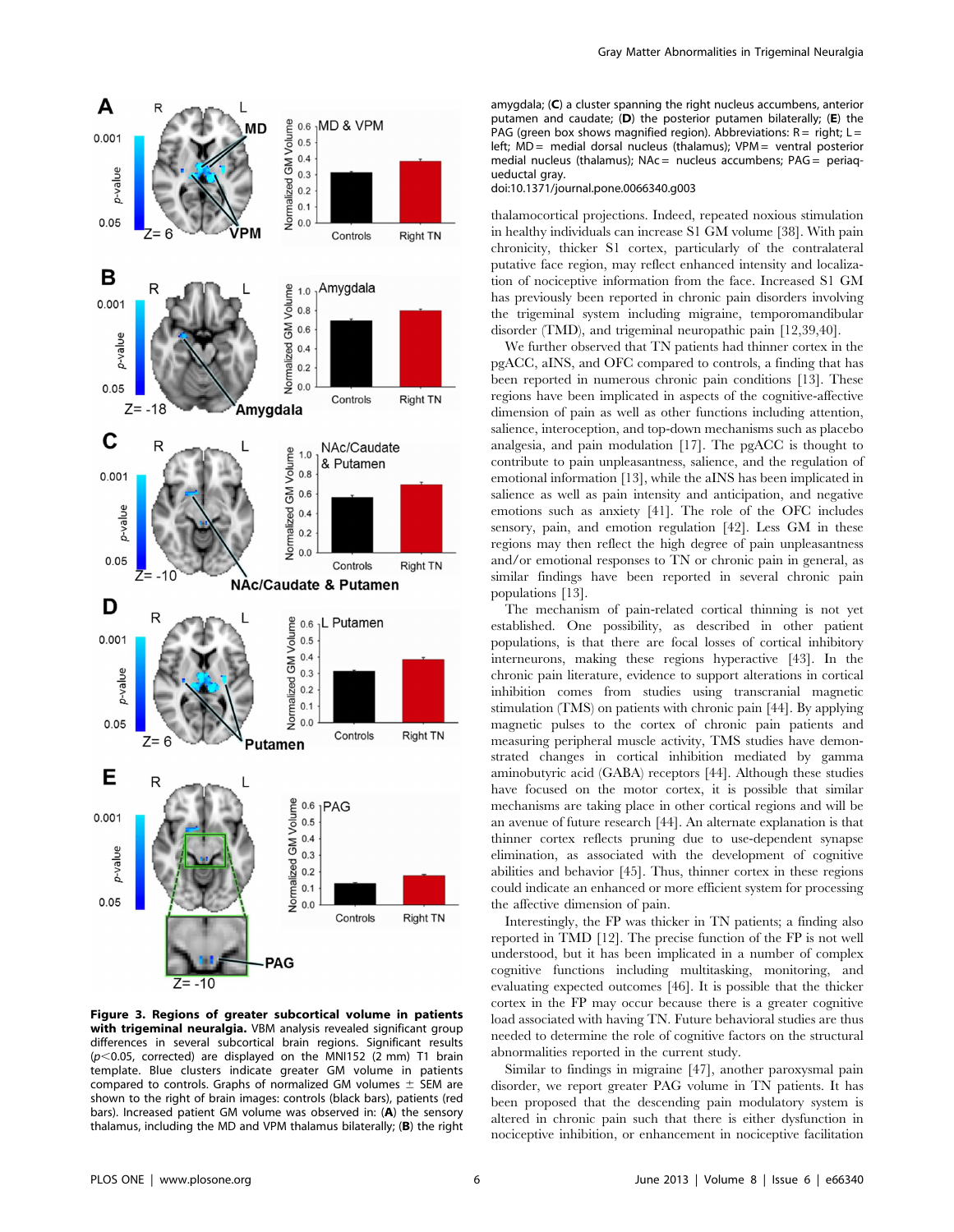| <b>Region</b>      | <b>Peak Coordinates (TAL)</b> |       |       | $#$ Voxels | <b>Peak T-Score</b> | % Change | Change (cf.<br>Controls) |
|--------------------|-------------------------------|-------|-------|------------|---------------------|----------|--------------------------|
|                    | X                             | Υ     | z     |            |                     |          |                          |
| Thalamus           | 5                             | $-9$  | 3     | 518        | 5.52                | 18.4     | incr                     |
| R NAc/Caud/Putamen | $\overline{7}$                | 5     | $-5$  | 89         | 4.83                | 18.6     | incr                     |
| L Post. Putamen    | $-27$                         | $-19$ | 8     | 64         | 7.42                | 41.2     | incr                     |
| R Post Putamen     | 29                            | $-21$ | 5     | 60         | 5.00                | 34.2     | incr                     |
| R Amygdala         | 23                            | $-5$  | $-12$ | 19         | 4.92                | 13.2     | incr                     |
| PAG                | $\overline{4}$                | $-33$ | $-6$  | 19         | 5.93                | 27.3     | incr                     |
| Pons               | 9                             | $-26$ | $-34$ | 561        | 4.49                | $-84.9$  | decr                     |

Table 3. Subcortical Volume Abnormalities in TN.

Abbreviations: TN: trigeminal neuralgia; TAL: Talairach; # Voxels: number of voxels; R: right; L: left; NAc: nucleus accumbens; Post: posterior; PAG: periaqueductal gray; % Change: percent thickness change; Change cf. Controls: direction of change compared to controls.

Note- voxel size for VBM analysis =  $2 \times 2 \times 2$  mm.

doi:10.1371/journal.pone.0066340.t003

[17]. Previous animal research has shown that PAG stimulation inhibits trigeminal nociceptive signals, suggesting that PAG abnormalities may lead to the disinhibition of trigeminal afferents [48]. Greater PAG volume may reflect activity-dependent increases in modulation because the system is ineffective at inhibiting nociceptive signals, or because there is a need to counter-balance the barrage of nociceptive input from the trigeminal nerve. Additionally, pain modulation can be influenced by several psychological factors such as attention, emotion, placebo, and anticipation via connections to cortical regions including the ACC, insula, and PFC and subcortical regions such as the amygdala [17]. This combined with a larger PAG volume may reflect differences in the psychological modulation of TN pain. In our study, we show these regions to be abnormal in TN patients. Additionally, and consistent with our results, there is right-lateralized noxious-evoked amygdala activity, possibly related to the emotional response to pain and pain modulation [49]. Although evidence for pain-related lateralization is controversial, right hemispheric lateralization using functional neuroimaging techniques has also been documented in several brain areas, regardless of the side of stimulation [50].

Consistent with our hypothesis, we report increased GM in motor regions. One characteristic of TN is that normally nonpainful movements can elicit attacks of pain, so some patients attempt to restrict facial movements. This restriction has been observed in other facial pains such as TMD [15]. The Pain Adaptation Model [14,15] proposes a framework for nocifensive behaviors. Specifically, pain leads to alterations in muscular activity aimed at limiting movements of an affected muscle by redistributing function and load. In the short term, this protects the system from further injury to support healing, but prolonged muscular alteration can lead to more pain and further peripheral damage. Greater GM volumes in these structures may represent compensatory/nocifensive strategies employed by TN patients to prevent and/or decrease their pain. Since facial movements such as talking and chewing are characteristically bilateral, the bilateral putamen and motor thalamus findings may represent bilateral compensatory motor behaviours. Additionally, larger basal ganglia volumes have been reported bilaterally in patients with migraine, an interesting finding given that migraine pain, like TN, can be paroxysmal involving the trigeminal nerve [51]. Importantly, M1 findings may also reflect alterations to the motor root of the trigeminal nerve and/or abnormal pain modulation, given the use of motor cortex stimulation as a treatment for neuropathic pain [52].

Some basal ganglia structures that were larger in TN patients have also been implicated in non-motor functions. For example, evidence suggests a role for the putamen in the sensory aspects of pain [53]. TN patients also had larger NAc volumes, which may reflect greater efforts to evaluate ongoing pain and/or predict future outcomes regarding pain [54].

Some previous studies of chronic pain have found correlations between pain duration and brain GM [10,12], suggesting that long term pain drives neuroplasticity [38]. We did not find evidence for this relationship in our TN patients. However, TN is quite different since it consists of repetitive paroxysmal pain rather than the sustained ongoing pain characteristic of other neuropathic pains. Additionally, TN patients are heterogeneous with regard to the number of pain attacks they have per day, and thus the use of pain duration may not be an adequate index of total pain over time for the purposes of assessing pain-driven brain changes in this patient group. Future longitudinal studies are needed to explore this factor.

Additionally, nearly all of our patients were taking medication for TN, with the most common being the anticonvulsant, carbamazepine. Although the precise impact of these medications on brain morphology is not known, it is possible that they influence structural abnormalities. Future studies are needed to examine the effects of these drugs on brain GM.

Taken together, our study demonstrates for the first time, that patients with idiopathic TN have prominent GM abnormalities in brain regions involved in sensory-discriminative and cognitiveaffective dimensions of pain, pain modulation, and motor function. Unlike other facial pains, TN patients have paroxysmal pain, frequently triggered by innocuous stimuli, and are without major sensory loss. The GM abnormalities reported in the current study likely reflect this unique symptomology. Understanding the contribution of central GM abnormalities in this population is a crucial step towards elucidating the mechanisms underlying this unique neuropathic pain.

## Acknowledgments

We would like to thank Mr. Udi Blankstein for his help in recruiting healthy control participants.